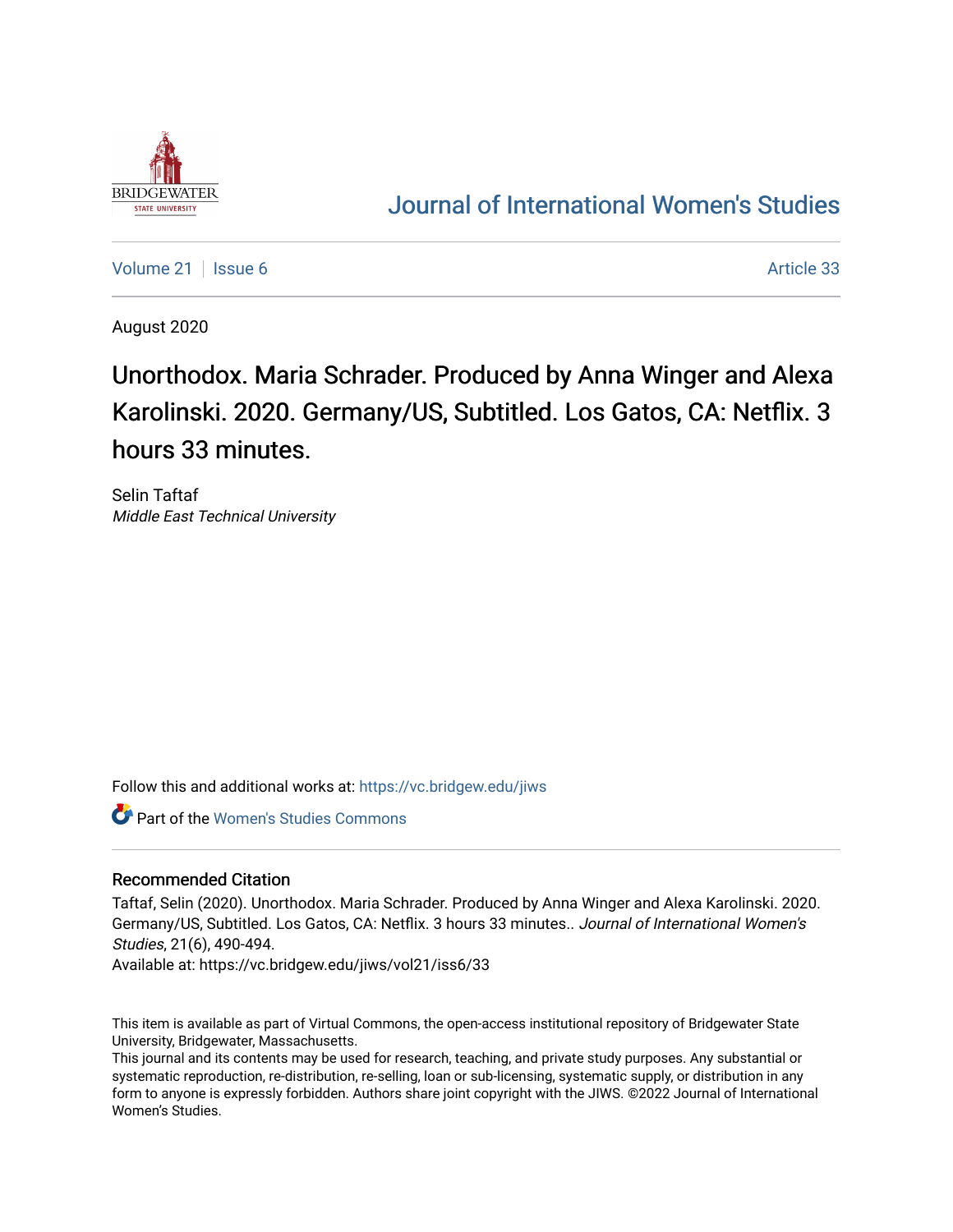#### Taftaf: Unorthodox. Maria Schrader, Anna Winger, and Alexa Karolinski

This journal and its contents may be used for research, teaching and private study purposes. Any substantial or systematic reproduction, re-distribution, re-selling, loan or sub-licensing, systematic supply or distribution in any form to anyone is expressly forbidden. ©2020 Journal of International Women's Studies.

## *Unorthodox***. Maria Schrader. Produced by Anna Winger and Alexa Karolinski. 2020. Germany/US, Subtitled. Los Gatos, CA: Netflix. 3 hours 33 minutes**.

Reviewed by Selin Taftaf<sup>1</sup>

Directed by Maria Schrader, *Netflix*'s remarkable series *Unorthodox* begins to open the door into the unfamiliar culture of the Satmar community, a fundamentalist and ultra-orthodox sect of Hasidic Jews, living in Williamsburg, New York. The series is an adaptation from Deborah Feldman's bestselling memoir, *Unorthodox: The Scandalous Rejection of My Hasidic Roots*. Neither the book nor the series is intended to be a sociological or an anthropological study that will bring a social scientific approach to the community's way of life. Instead, both pieces reflect subjective interpretations of this specific community culture. Further, the series has additions and modifications to what the book offers to its readers. Nevertheless, the series provides the audience with some insights regarding community practices. More importantly, the series is about a journey of self-discovery of a young Satmar woman who wishes to leave the community doctrine, that sets up rigid rules, to find her path. At first glance, the series may seem like a period drama about a conservative community. Yet, this young woman's emancipation journey is relatable for many others who suffer from rigid social norms in various cultures, and those who yearn for change. Throughout her journey, the cultural processes that produce femininity and what it means to be a woman are conspicuously deconstructed. This deconstruction takes the story to another level beyond is contextual authenticity. Apart from the story being thought-provoking and inspirational, the timing of the release has undoubtedly boosted its scope. Aired on March 26, 2020, the series could not have come at a better time than the COVID-19 pandemic when people are mostly staying home to limit social interaction and opting for online streaming platforms to watch movies and TV series.

The series cleverly blends time periods. Producers Anna Winger and Alexa Karolinski add a strong backstory to the current narrative so that the audience can bounce between the past, reflecting when Feldman herself was a community member, and the present, consisting of fictitious events. The backstory introduces the Satmar community culture, especially the rituals in marriage, and piques curiosity to "binge" on all four episodes in one sitting. Besides the fast-moving narrative, noteworthy acting, costumes, furniture, setting, and the unique Yiddish language draws audiences to the series.

The main character, Esther Shapiro, or Esty, starred by Shira Haas, is a 19-year-old young woman who seems to be nonconforming to the cultural and religious practices of the Satmar community. She escapes from her secretive community and starts a new life abroad due to the crisis with her husband. Esty's husband, Yanky Shapiro, is depicted by Amit Rahav. Yanky adheres to the community traditions and has a strong desire to start a family. Moishe Lefkovitch, portrayed by Jeff Wilbusch, is Yanky's tough cousin, an advocate of the community traditions, but

<sup>1</sup> Selin Taftaf is a Ph.D. Student at the Department of Sociology and a Research Assistant in the Department of Business Administration at Middle East Technical University. She obtained her BA degree in International Relations from Bilkent University in 2015, and her MBA degree from Middle East Technical University in 2018. Her research interests are mainly sociology of work, the gendered construal of work and leadership practices, and social policy.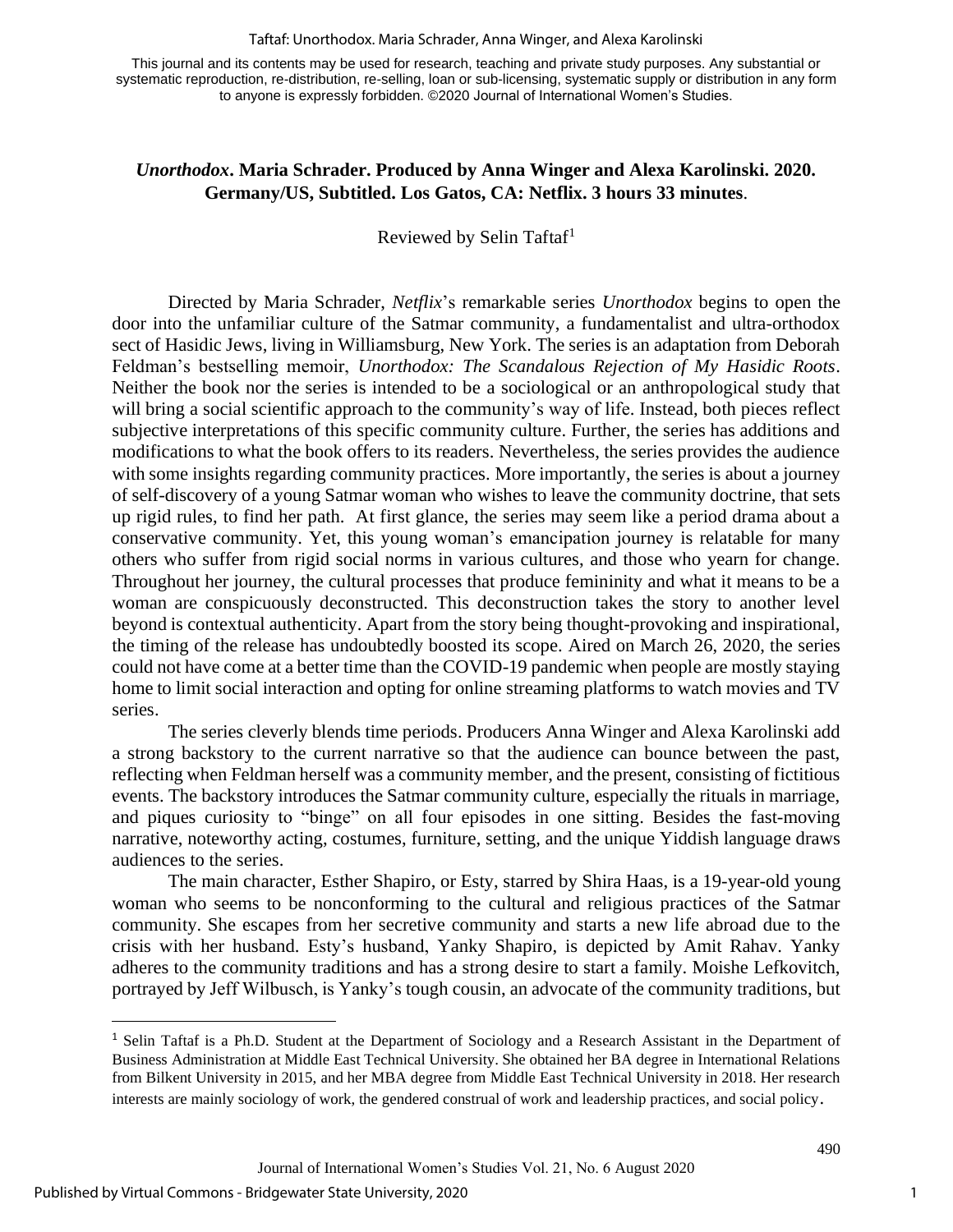also a rule breaker himself, addicted to gambling and using a smartphone. He helps Yanky find Esty once she flees abroad and tries to bring her back.

The plot centers around Esty and Yanky's arranged marriage. Yet, the series is far from being a relationship drama. Instead, it illustrates the gendered traditions and strict rules of the Satmar culture, that endorse patriarchal ideas. As shown in the series, the community tradition attributes women the characteristics of being obedient, nurturing, and sensitive and men the characteristics of being dominant, decisive, and independent. All members of the community are obliged to comply with certain restrictions. For example, members are not allowed to use technological devices like cell phones, and members are not allowed to attend public schooling but can only get Yiddish-oriented education. Satmar men and women have conservative clothing where men wear black coats, and on special occasions, a special fur hat called *shtreimel*, while women should dress modestly. On top of the Orthodox Jewish tradition that requires women to cover their hair in public, Satmar women completely shave their hair after getting married, donning wigs (Fenton & Rickman 2016). Compared to men, women are subjected to further etiquette within the enclave, which silences their voices (Kaufman 1995). These norms and practices are wellreflected in the series.

The Satmar lifestyle puts Esty under such pressure that she decides to escape from the community, leaving everything behind, and goes to Berlin in the first episode. She makes this decision when the crisis with Yanky has reached its peak. We learn the underlying reasons behind Esty's getaway in the later episodes. Yet, even before escaping the community, Esty does not feel fully aligned with the isolationist Satmar teaching. Unlike an average Satmar woman, she is interested in music, which is regarded as an immodest, or even a seductive interest by the tradition.

*Unorthodox* portrays marriage as a turning point in a woman's life in the Satmar sect. In a conversation with Esty, Esty's grandmother affirms that "Your marriage will mark the beginning of a new life." For women, this "new life" brings additional role expectations and new rules to be obeyed. Indeed, marriage transforms not only Esty's marital status but her appearance. Before marrying Yanky, Esty had long, uncovered hair, but afterward, she had her hair cut short and wears a wig. Moreover, once married, a woman is also expected to take on the role of mother and wife. Her duties extend to producing babies, serving the husband (including sexually), and maintaining the family dignity by being a caring mother and a loyal wife. Marriage makes the burden of traditional gender roles even more prevalent. As Esty hopelessly states, "My family just cares that I am a good wife and mother." This statement proves that patriarchal beliefs deem women important as long as they fulfill their social roles.

Reproduction is a key marital role, as highlighted in the series. Esty's aunt Malka suggests to Esty that she will have no influence over her marriage if she does not give her husband a baby. Accordingly, the baby is the "seal" of a marriage, and the woman is seen as defective if she fails to get pregnant. This dogmatic idea is mainstream in many other societies in the world. Regarding women as "baby machines" beyond their identities and personal freedoms just exacerbates traditional gender stereotypes. The series saliently reminds us of the persistence of such contexts where women are coerced to comply with restrictive social norms.

The reason why the child is extremely sacred in this community is explained through the Jewish suffering in the Holocaust. Originated in Hungary, Satmar Jews are mainly the survivors of the Holocaust. Once they escaped, they were settled in New York following the Second World War, where they established their community (Feldman 2010). Accordingly, to compensate for the Holocaust losses, they put family and reproduction at the center of their practices, imposing upon women the caregiver duty.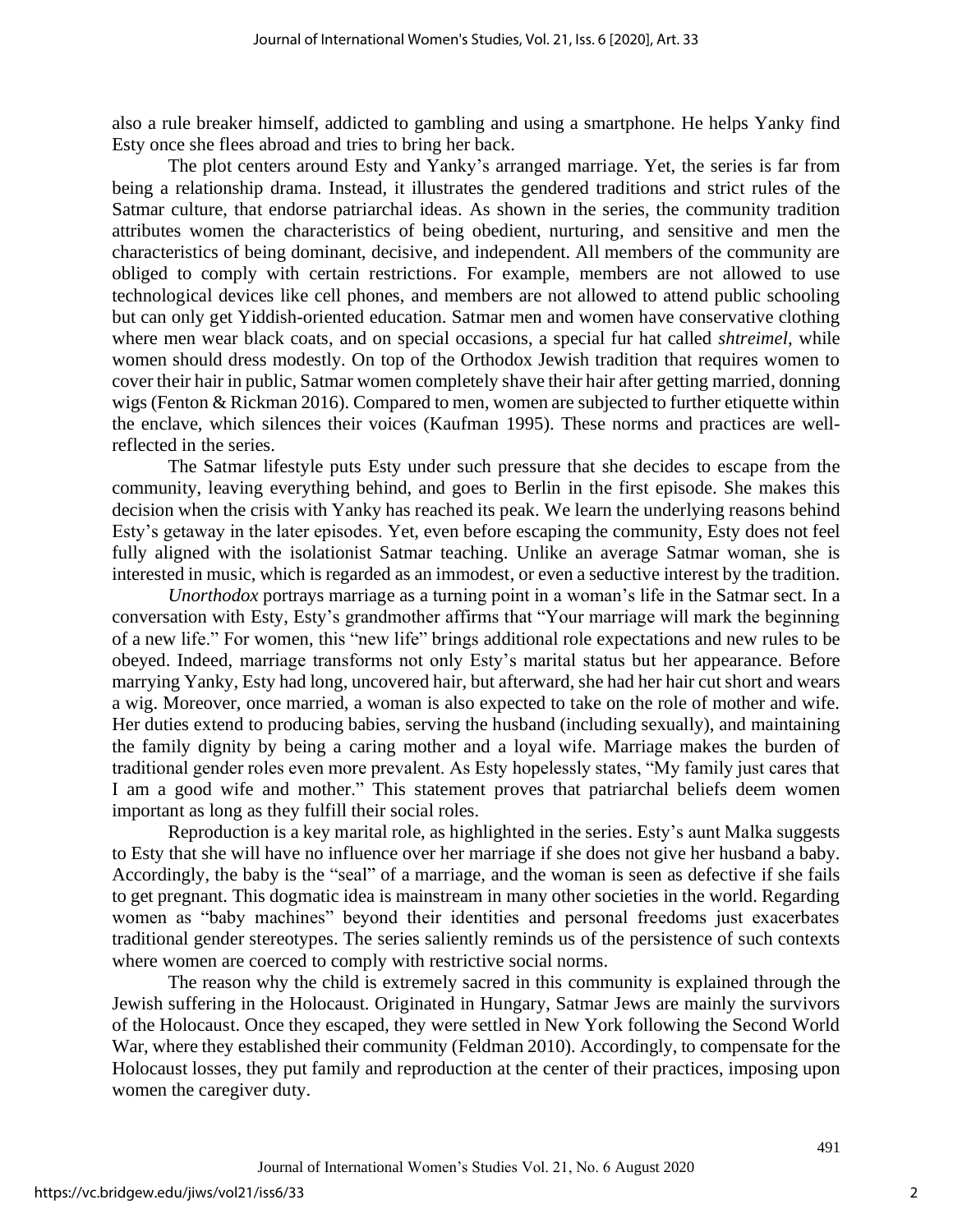Traditional rules and rituals also apply for menstruation and sexual relations. Before marriage, Esty gets training from a woman, who appears to be a sexual intercourse specialist with Hasidic principles. The specialist teaches Esty the tips and tricks on how to behave in bed and accomplish her duties as a wife where "men are givers, women are receivers." When a woman is in her menstrual period, she is regarded as "dirty." Once the period ends, to be able to sleep together with her husband, she needs to clean herself by performing *mikvah*, a special bathing ritual for women. This idea demonstrates the stigmatization of a woman's body. In the community tradition, even biologically natural body processes like menstruation and pregnancy are subjected to strict rules. Furthermore, despite being "the receiver", the "success" of sexual intercourse, which is equivalent to man's satisfaction, is loaded on the woman. Elderly community members also have a right to criticize the woman in case of any "disappointment". A woman's satisfaction or preferences in sexual relations is, thus, off-topic, as portrayed in the series. The following dialogue between Esty and Yanky's mother, Miriam, illustrates this tradition:

"Miriam: You have to make him feel – Esty: Like a king. I know. A man should feel like a king in bed. Miriam: My Yanky should always feel like a king. Esty: Does that make me a queen?" (Episode 3, 5:24-5:39)

The norms of the Satmar community are highly masculinized, with the woman assuming inferior status. Such community traditions and teachings engender a contradiction about women's position: Women have the critical role of familial caregiving but are also seen as inferior to men. This seems to create a double burden on Satmar women – they should comply with the gender roles but should refrain from demonstrating feminine behaviors and attracting attention. Furthermore, women's norm restrictions provide them with minimal opportunity in the public sphere. As Hartmann (1976) argues, women's lower participation levels in public domain activities result from patriarchal barriers imposed by men. This theory applies to the Satmar Jews, as gender roles appear to be an inherent element of the community tradition where men assert their superiority over women through this patriarchal mechanism and male privilege. As the community tradition allows no proper education or resources through which women can diversify their options and make their ways, they find themselves trapped within the system.

Another theme that was deftly depicted is courage. It surely takes courage to step out of Williamsburg and flee to Berlin. Once Esty comes out of her shell, she gets into a different world where she gradually accommodates herself to new experiences. Esty slowly sheds her timidity in her life in Berlin, especially in the third and fourth episodes. Although she has taken a significant step towards overcoming the social norms that trap her as seen in the first episode, she has grown stronger, has opened herself more to others, and adapted to the Western lifestyle shown in later episodes. The series points out that each individual inherently has their means to change and sets Esty as an example to encourage many women. Interestingly, Deborah Feldman also appears in Episode 4 for a couple of seconds, where Esty goes into a cosmetics shop to purchase a lipstick, most probably for the first time in her life. She starts to challenge the masculine norms of her community traditions, reconstructing herself through such acts as wearing makeup or dressing up. She notices, in this new society, that different sexual orientations and relations do exist, and she begins to embrace diversity.

The final scene of the series offers clues that Esty is prepared for the new beyond the boundaries of the Satmar, as the compass gifted her by her grandmother, Babby, has finally started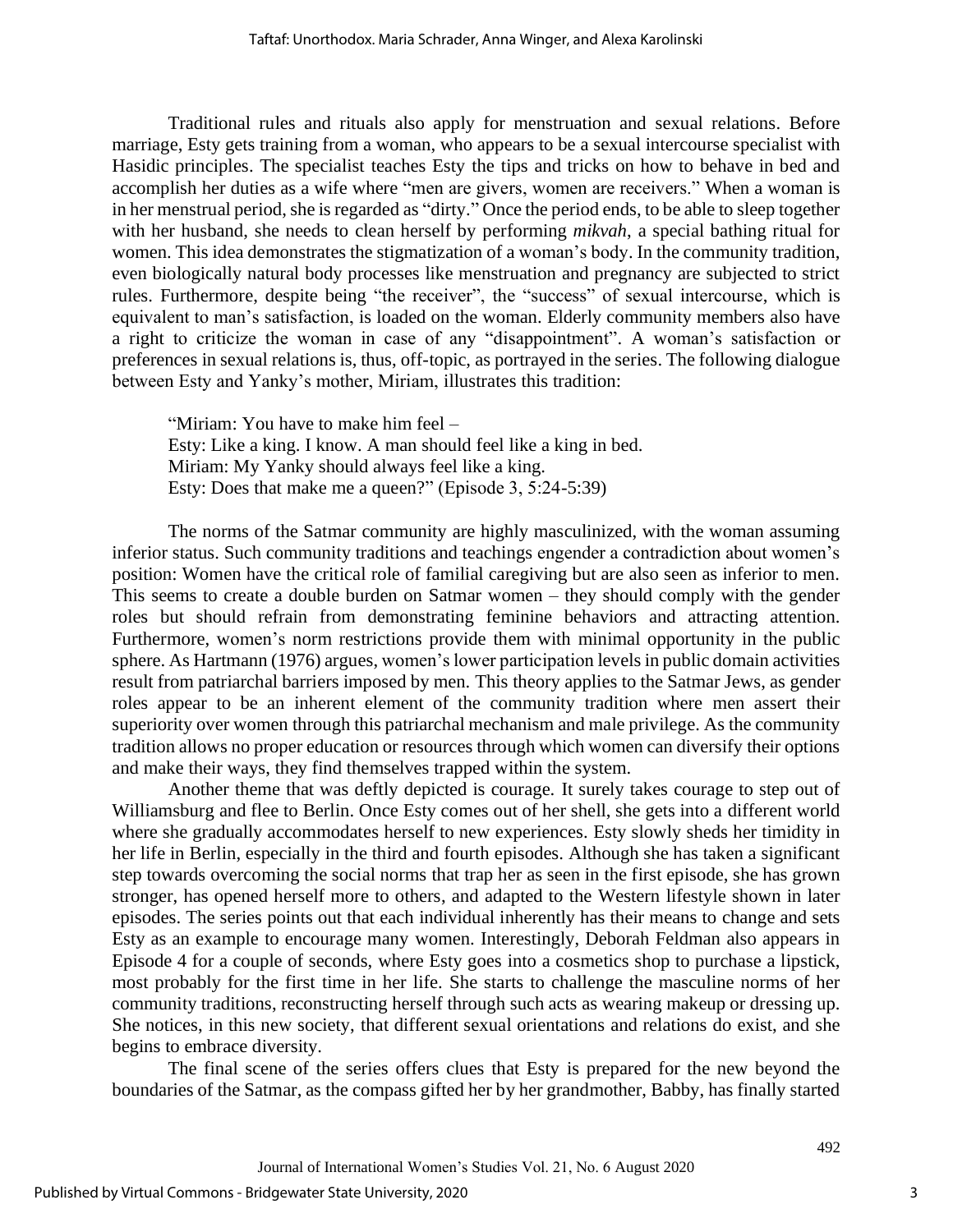showing the right directions. Yet, Moishe reminds Esty that they will come back for the baby, indicating that the community does not readily consent to any membership withdrawal and will chase after her. It is here that the producers end the series. We, the audience, are left to our imagination of how Esty will manage her new life and whether she will be able to successfully disengage from the Satmar Hasidism and enjoy a new future.

Some have criticized *Unorthodox*, charging that it twists some traditions for popularity. The critiques mostly argue that Hasidism does not bound people to live within the community forever, nor does not necessarily require women to cut their hair short, indicating that it depends on personal choice. The producers seemingly embrace the criticisms. In a conversation at *Forward* (2020), producer Karolinski asserted that series is not a documentary, that is based on accurate representations of reality, but just a story about the experiences of a Satmar woman. Furthermore, the producers also cooperated with a Yiddish translator and consultant to display the community traditions as properly as possible. The series substantially contributes to the feminist literature as it follows a critical approach towards women's position in this reclusive Hasidic sect, which is poorly addressed by the scholars so far from an insider's viewpoint (Wodzinksi 2013). It even goes beyond the practices of this specific community and makes the audience question whether, or to what extent, women are free in their decisions and choices in a broader sense. The lasting dichotomy between tradition and modernity is well-presented such that it guides the audience not only in unfolding the gender relations within the Satmar tradition but also within their social norms.

*Unorthodox* reveals how gender roles are constructed within societies and how people are bounded by these norms. This striking reality has reached many through *Netflix* and ignited the debates about the persistence of gender inequalities, and ongoing patriarchal structures where women have either no or minimal voice over their lifestyles and futures. Art and media can produce a broad impact, raising public awareness regarding women's empowerment and emancipation struggles. They can also help make untold stories to be heard, challenge public misperceptions, and overcome cultural stereotypes that prescribe the norms for how women and men should behave. Alternately, media representations may have the power to further engender toxic masculinity practices that suppress not only women but general gender diversity. As a result, discrimination towards disadvantaged groups may exacerbate. Nevertheless, this miniseries is worth seeing as it shows ideas about overcoming stereotypical beliefs and exploring new horizons. This story may inspire others to find their way and contributes to the idea of the empowerment of women.